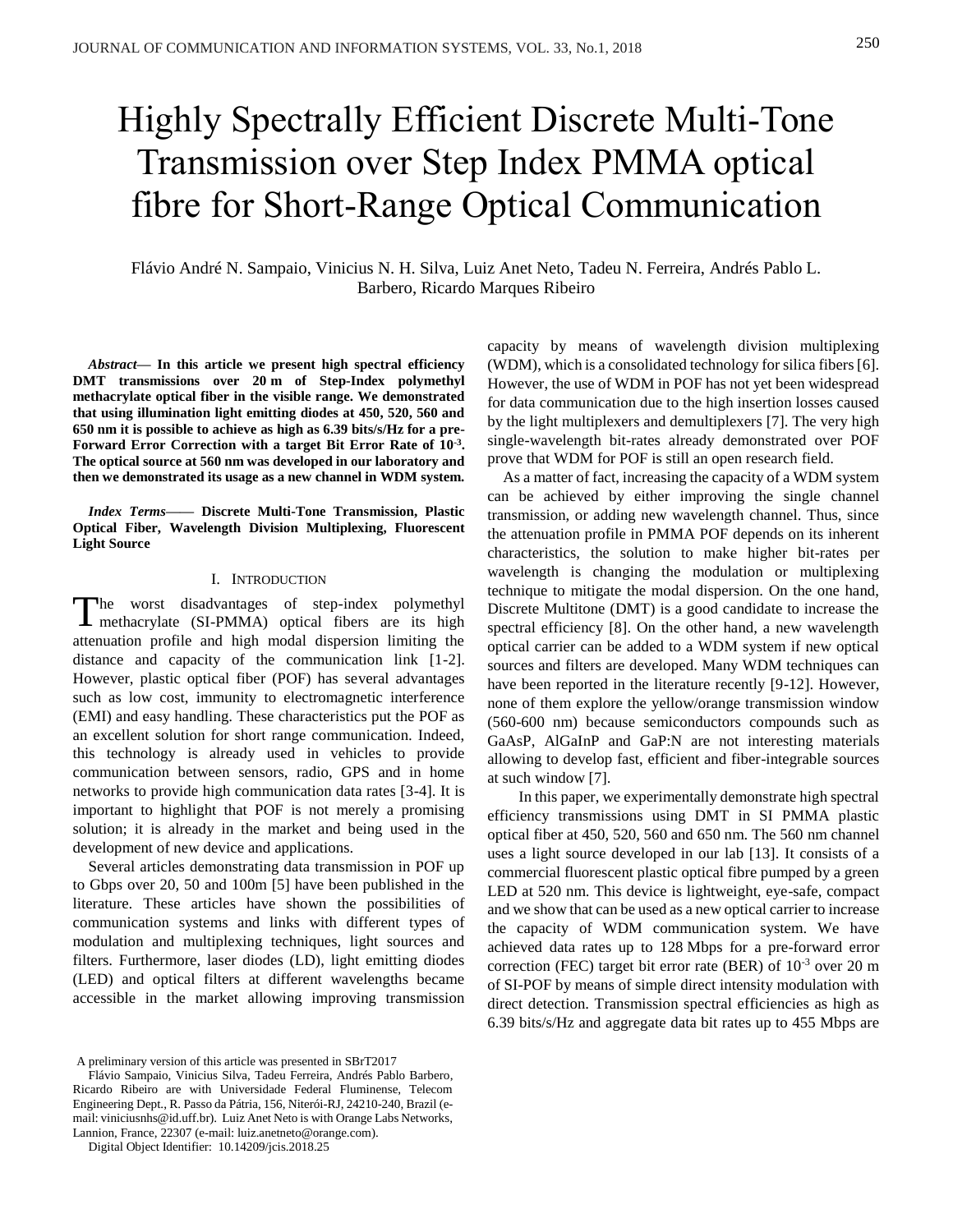demonstrated.

#### II. PRELIMINARY ASSESSMENT OF THE EMITTERS

[Figure 1](#page-1-0) shows the spectral characteristics of the optical sources used in the transmissions experiments. Their full width at half maximum (FWHM) are 34 nm, 40 nm, 31 nm and 22 nm for blue, green, yellow and red, respectively.



<span id="page-1-0"></span>Figure 1 – Spectrum of the used LEDs.

I[n Figure 2](#page-1-1) we show back-to-back frequency domain channel measurements obtained with a network analyzer. They allow us to measure the emitters' bandwidths at -3 dB, which will serve as reference values for choosing the DMT signal bandwidths. Respectively 24 MHz, 17 MHz, 10 MHz and 9 MHz are found for blue, green, yellow and red.



<span id="page-1-1"></span>Figure 2 – Bandwidth characteristics the LEDs.

# III. DMT TRANSMISSION BLOCK

The offline transmissions for all the optical carriers were done following the diagram in [Figure 3.](#page-1-2) At the transmitter, a Pseudorandom Binary Sequence (PRBS) sequence is parallelized into lower bit-rate sequences. After that, they are mapped into M-ary quadrature amplitude modulation (QAM) symbols ( $M= 1, 4, 8, ..., 64$ ) forming a subcarrier matrix (SM). In order to have a real discrete signal for direct intensity

modulation and direct detection, the SM should be arranged to satisfy the Hermitian symmetry [14]. Then, each subcarrier into SM are multiplexed by applying the inverse fast Fourier transform (IFFT). A cyclic prefix (CP) is added to each timedomain DMT symbol to increased robustness against intersymbol interference (ISI) and to make the channel estimation, equalization and time synchronization as simple as possible. The signal is serialized (P/S) and then converted to analogic by a digital-to-analog converter (DAC). The electrical signal modulates the LEDs optical carriers, which are biased to operate in the linear region, at 450 (blue), 520 (green), 560 (yellow) and 650 (red) nm.



<span id="page-1-2"></span>Figure 3 – DMT transmission block diagram.

The signal propagates through SI-POF and at the receiver side an analog-to-digital converter (ADC) digitizes the signal. The digital signal is then time synchronized and converted from serial to parallel before direct Fourier Transformation (FFT). The CP is removed, and the signal is frequency synchronized and equalized. Error vector magnitude (EVM) and signal to noise (SNR) are measured on the received symbols and finally the QAM symbols are demapped to provide actual BER measurements.

The bit and power optimization per subcarrier of the DMT signal is implemented in two steps. First, a probe signal is transmitted in which all subcarriers have the same power and are QPSK modulated. The first step allows measuring the signal-to-noise ratio (SNR) of the channel, which will be used by the rate-adaptive modified version of the Levin-Campello algorithm presented in [15-16]. This modified Levin-Campello [15-16] aims to reach a bit allocation policy closer to the channel capacity for each sub-carrier. A similar approach, with a distinct optimization problem and results, is found in [17]. The basic idea of this algorithm is to maximize the overall bitrate of the transmission as a function of a global signal power constraint and a target mean BER over all subcarriers. It is a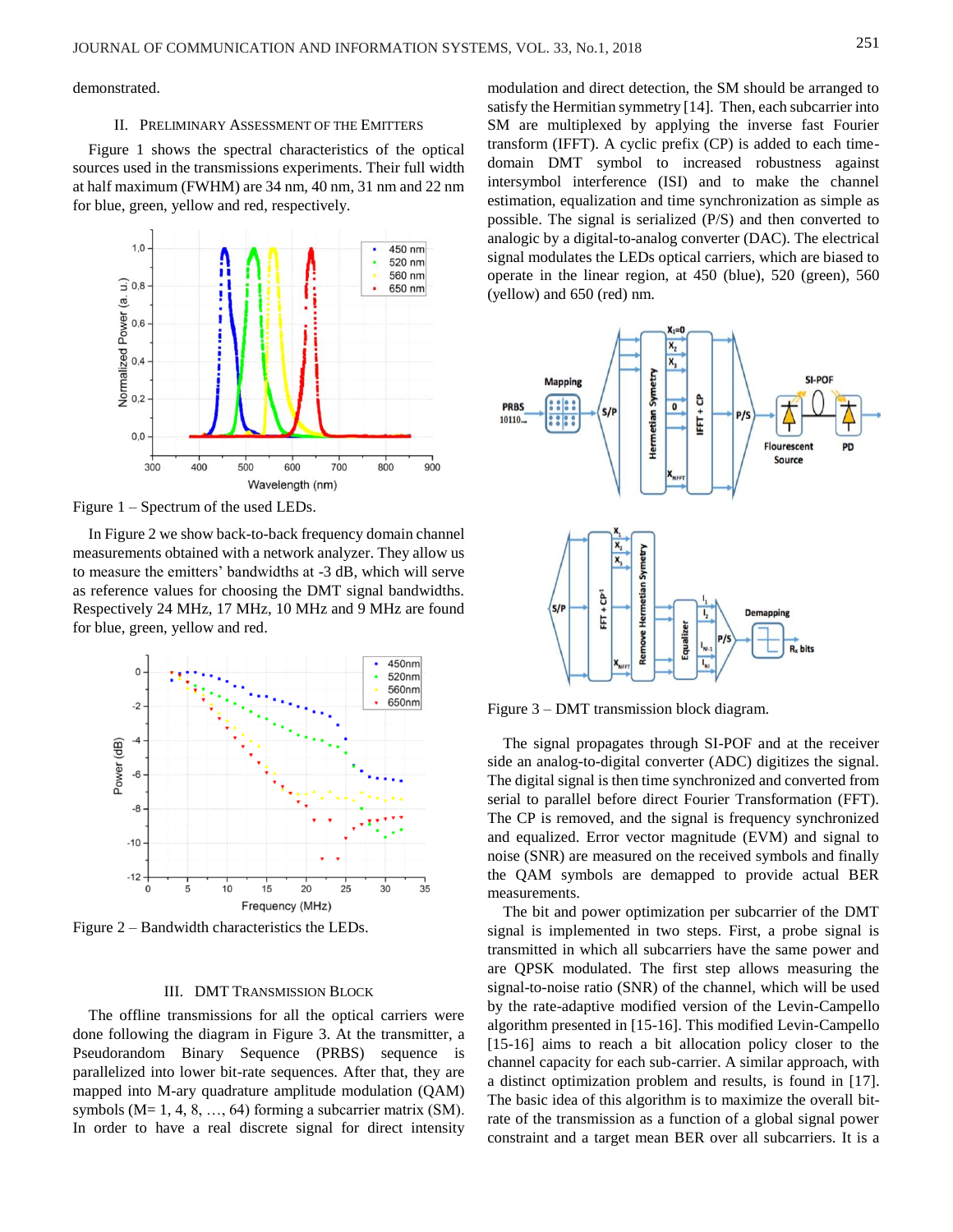greedy algorithm whose principle is to fulfill with more information (higher QAM modulation levels) the subcarriers with better SNR so that the overall bit-rate can be maximized. It then compensates the SNR fluctuations on subcarriers with the same modulation levels by changing the relative power coefficient of each subcarrier individually. In the second step of the transmission, a signal with the proper modulation and power coefficient per subcarrier is sent and a mostly constant BER over all subcarriers equal to the target BER is found.

The Levin-Campello algorithm itself has two phases. Starting from the initial two bits per QAM symbol (QPSK) on all subcarriers, the algorithm first "efficientizes" the bitdistribution. A bit-distribution is said to be efficient when there is no movement of a bit from one subcarrier to another that reduces the total energy of the DMT symbol. This replaces one bit-distribution with another closer to the efficient through single-information unit changes between subcarriers until no more changes can be done. An additional step is then necessary in order to adapt the total DMT symbol bit-rate with respect to the energy constraint. The second phase of the algorithm is known as "E-tight". E-tightness implies that no additional unit of information can be carried by the DMT signal without violating the total energy constraint.

# IV. EXPERIMENTAL SETUP

The experimental setup [\(Figure 4\)](#page-2-0) consists of personal computer (PC) that performs DMT modulation/demodulation, an arbitrary function generator (Tektronik AFG3251), which works as a DAC, a bias-T (Mini-Circuits ZG85-12G+), a DC source, illumination LEDs (450, 520 and 650 nm) from DieMount, a fluorescent optical source (560 nm) [13], 20 m of SI-POF, a photodetector (Thorlabs PDA10A) and an oscilloscope (Rohde&Schwarz RTO 1002) to digitize the received signals.



Figure 4 –Block diagram of the experimental setup.

<span id="page-2-0"></span>All the transmissions were adjusted to have the same mean optical power at the photodetector for all operating wavelengths so that a fair comparison can be made between all emitters. All the baseband signals consisted of a 20 MHz real-valued DMT signal with 491 useful subcarriers (IFFT size = 984 considering DC and Nyquist null subcarriers). 16 samples per symbol are used as CP. The total DMT symbol duration is 25 µs, of each 24.6 µs are the useful data and 0.4 µs represent the guard interval. SNR, root-mean square error vector magnitude EVM  $(EVM<sub>RMS</sub>)$  and BER per subcarrier are finally assessed over 1000 DMT symbols.

The DAC presents a 14-bit resolution, which generates a small quantization noise when compared to other sources of noise on the system. The DAC and ADC operate at 100 MSa/s and 400 MSa/s respectively, which is much higher than the optical transceiver bandwidth. Moreover, the input and output levels of DAC and ADC are properly chosen in order to minimize non-linear noise.

The transmitted power of each LED is normalized in order to deliver –19.75 dBm to the receiver.

## V. DMT TRANSMISSIONS RESULTS AND DISCUSSIONS

As previously mentioned, the first step of the transmission is to send the probe signal to characterize the channel (SI-POF). The resulting received performance and spectra indicators are respectively shown in [Figure 5](#page-2-1) (top) and Figure 5 (bottom) for all the sources. [Figure 5](#page-2-1) (top) also shows an example of received signal in the time domain with 50 DMT symbols.

It can be seen from [Figure 5](#page-2-1) (bottom) that the channel acts as a low pass-filter and that for frequencies below 1.5 MHz some degradation can be seen due to the bias-t response.



<span id="page-2-1"></span>Figure 5 - Received time and frequency domain signal after 20 m of SI-POF, respectively.

This confirms the preliminary bandwidth assessment of [Figure 2.](#page-1-1) The difference between the roll-offs in [Figure 5](#page-2-1) (bottom) for each optical source is due to the frequency response of the LEDs themselves.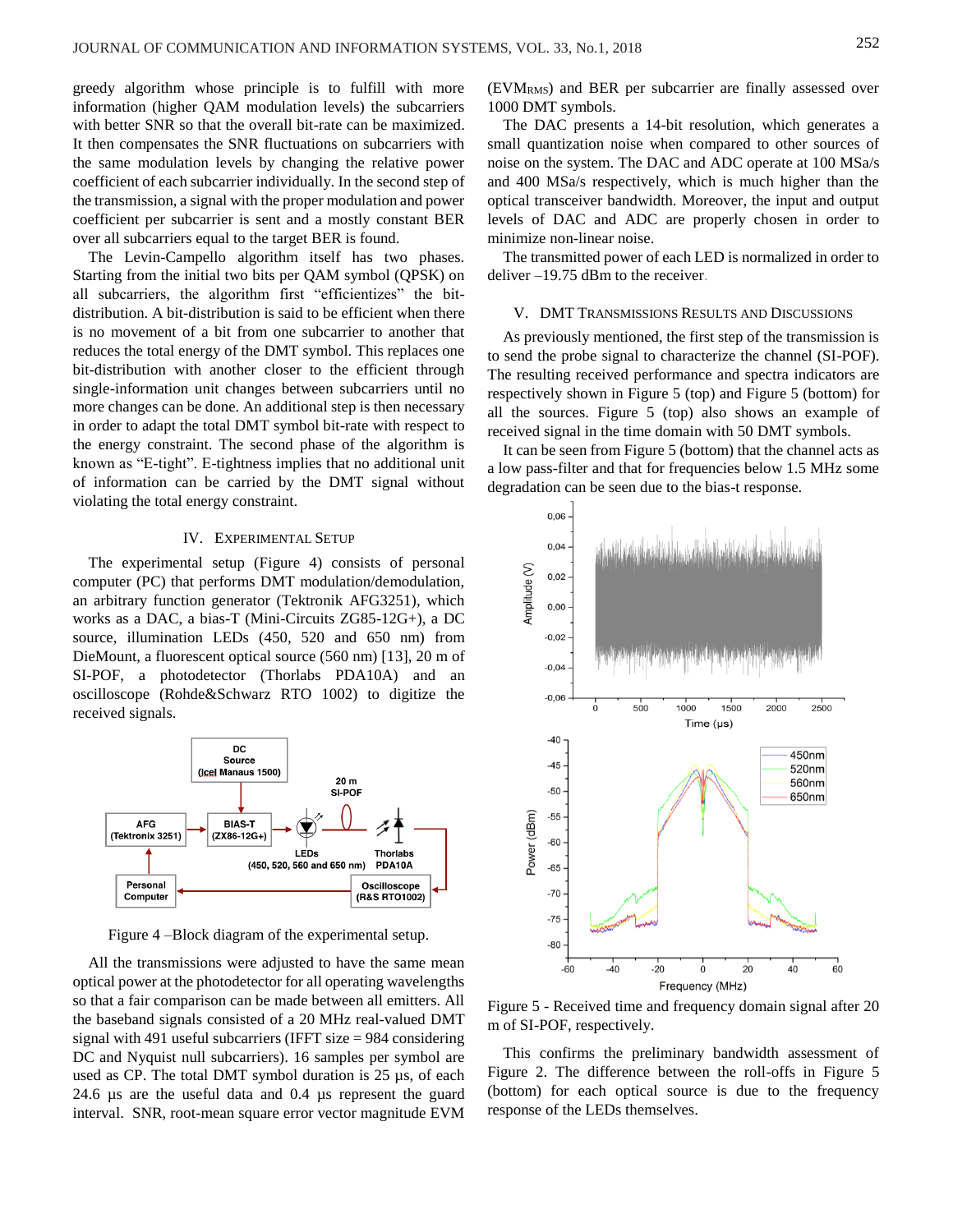

<span id="page-3-0"></span>Figure  $6 - DMT$  probe signal results with the LED at (a) 450 nm, (b) 520 nm, (c) 560 nm and (d) 650 nm showing the relative power coefficient, the number of bit per QAM.

In [Figure 6,](#page-3-0) from top to bottom, are the relative power coefficient  $(\rho)$  in dB, the number of bits per QAM symbol  $(log2(M)=2$  for QPSK), the measured EVM<sub>RMS</sub>, the SNR estimated from the EVM and the estimated BER for all subcarriers found with the probing signal for all the optical sources. For concision matters, only the relative power and the bit/symbol for 450 nm is shown. The others optical sources have the same behavior and follow the frequency profiles of [Figure 5](#page-2-1) (bottom). Note that, in Figure 6, the figure shows the first step of the modified Levin-Campello algorithm [15-16]. Then, all the sub-carriers use the same constellation, as explained in Section III.

Table 1 shows the average values for the EVM, SNR, estimated BER (E-BER) and measured BER (M-BER) from Figure 6.

| <b>Optical Source</b> | $450 \text{ nm}$ | $520 \text{ nm}$ | $560 \text{ nm}$  | $650$ nm          |
|-----------------------|------------------|------------------|-------------------|-------------------|
| EVM RMS $(\%)$        | 9.29             | 10.95            | 13.32             | 9.66              |
| $SNR$ ( $dB$ )        | 21.06            | 19.84            | 18.10             | 20.78             |
| E-BER                 | $4.1010^{-5}$    | $2.30\ 10^{-5}$  | $6.2010^{-5}$     | $1.40 \; 10^{-5}$ |
| M-BER                 | $6.1010^{-5}$    | $2.4010^{-5}$    | $1.10 \, 10^{-5}$ | $3.50\ 10^{-5}$   |

Table 1: Summary of DMT probe signal results with LEDs.

The EVM values presented in this article are always measured along the sub-carriers with pilots. On the other hand, BER may be either estimated or measured. The estimation of BER is based on SNR, whereas the measurement of BER takes place after the application of the hard-decision on the receiver, by comparing these values to the transmitted ones on the pilots.

After sending the probe signal to evaluate the channel for each optical source (450, 520, 560 and 650 nm), several transmissions were done for different pre-FEC targets BER (10-  $3, 10^{-6}, 10^{-9}$  and  $10^{-12}$ ) using the bit and power-loading algorithm. It can be seen in Figures 7 and 8 that the highest spectral efficiency achieved was 6.39 bits/s/Hz for a pre-FEC target of  $10^{-3}$  at 450 nm leading to a bit rate of 127 Mbps. After the demapping of the symbols, it is observed that the estimated BER from the SNR (green points) is in very good agreement with the measured BER (purple points) and that the target BER has been achieved. Indeed, a mean BER of 8.4∙10<sup>-4</sup> is achieved. Besides, modulation levels as high as 128QAM (7 bit/symbol) were reached in 320 of 491 subcarriers (65%).

Table 2 shows the average value of EVM, SNR, Estimated BER and Measured BER after the Levin-Campello algorithm is applied for all optical sources after 20 m of SI-POF. Also, it can be seen the data bit rate (DBR) and the achieved spectral efficiency (SE).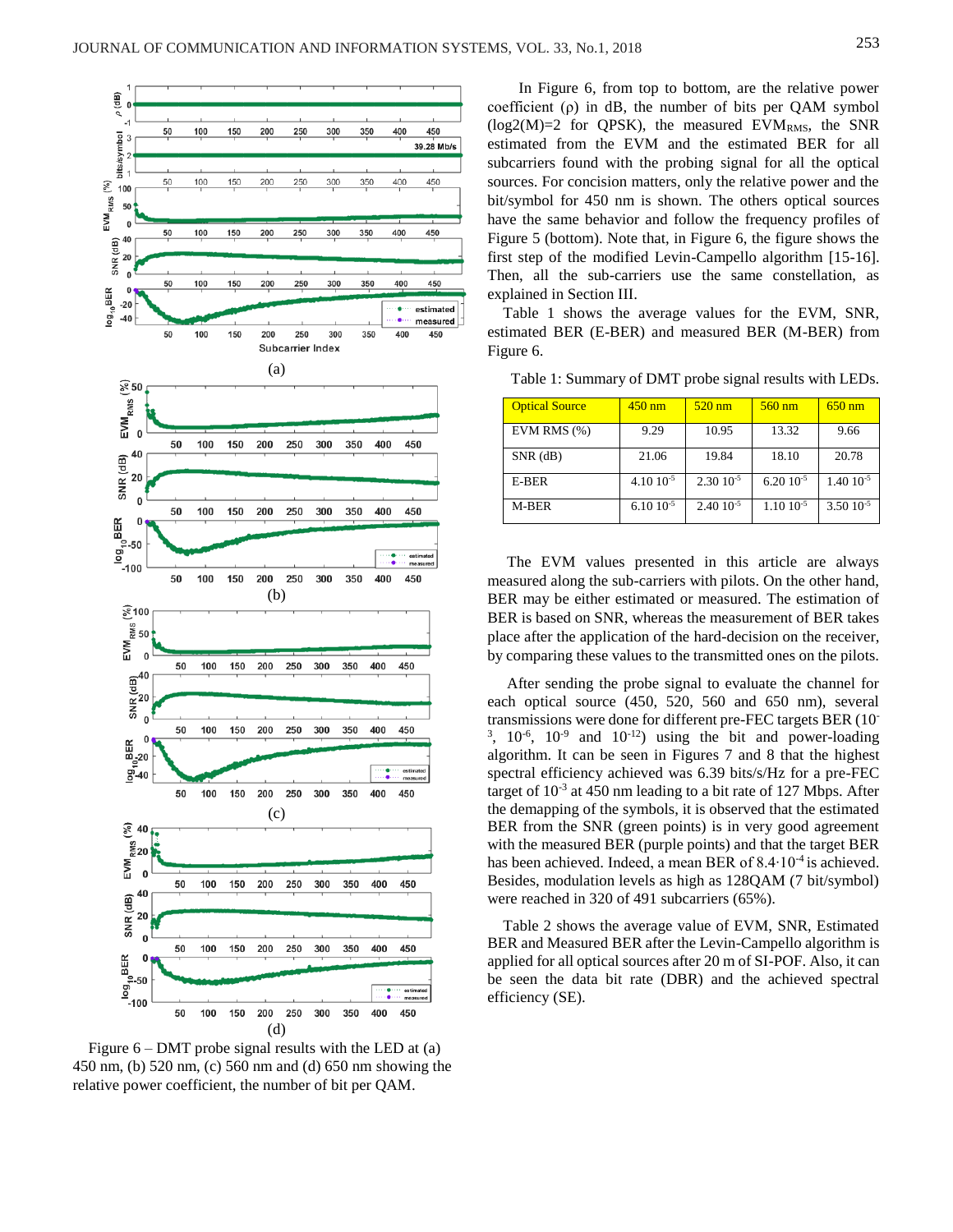5





Figure 7 – Performance indicators per subcarrier after bit and power loading with the optical source at (a) 450 nm and (b) 520 nm. In (a), the BER computation is performed for all the subcarriers, both measured (*all,M*) and estimated (*all,E*).

Since a target BER has been imposed, the overall data rate becomes constrained for each source. The source with highest rate is the 450 nm LED, with 127.9 Mbps. If a higher rate is used, there is further distortion and the target BER is not carried out.

As it was expected, the SE and DBR increases with the bandwidth (Figure 2). The M-BER is in agreement with the E-BER evidencing that the algorithm makes the most of the SI-POF with the illumination LEDs.

Figure 8 – Performance indicators per subcarrier after bit and power loading with the optical source at (c) 560 nm and (d) 650 nm after 20 m of SI-POF.

In Figure 9 it can be seen that higher than 3 bits/s/Hz is obtained for target BER of 1∙10-12, which could allow avoiding the use of any error correcting scheme. Also, a close estimation of an aggregate bit rate that could be obtained in a WDM system can be performed. For pre-FEC target BER of  $10^{-3}$ ,  $10^{-6}$ ,  $10^{-9}$  and 10-12 the transmission would allow 450, 357, 317 and 263 Mbps, respectively.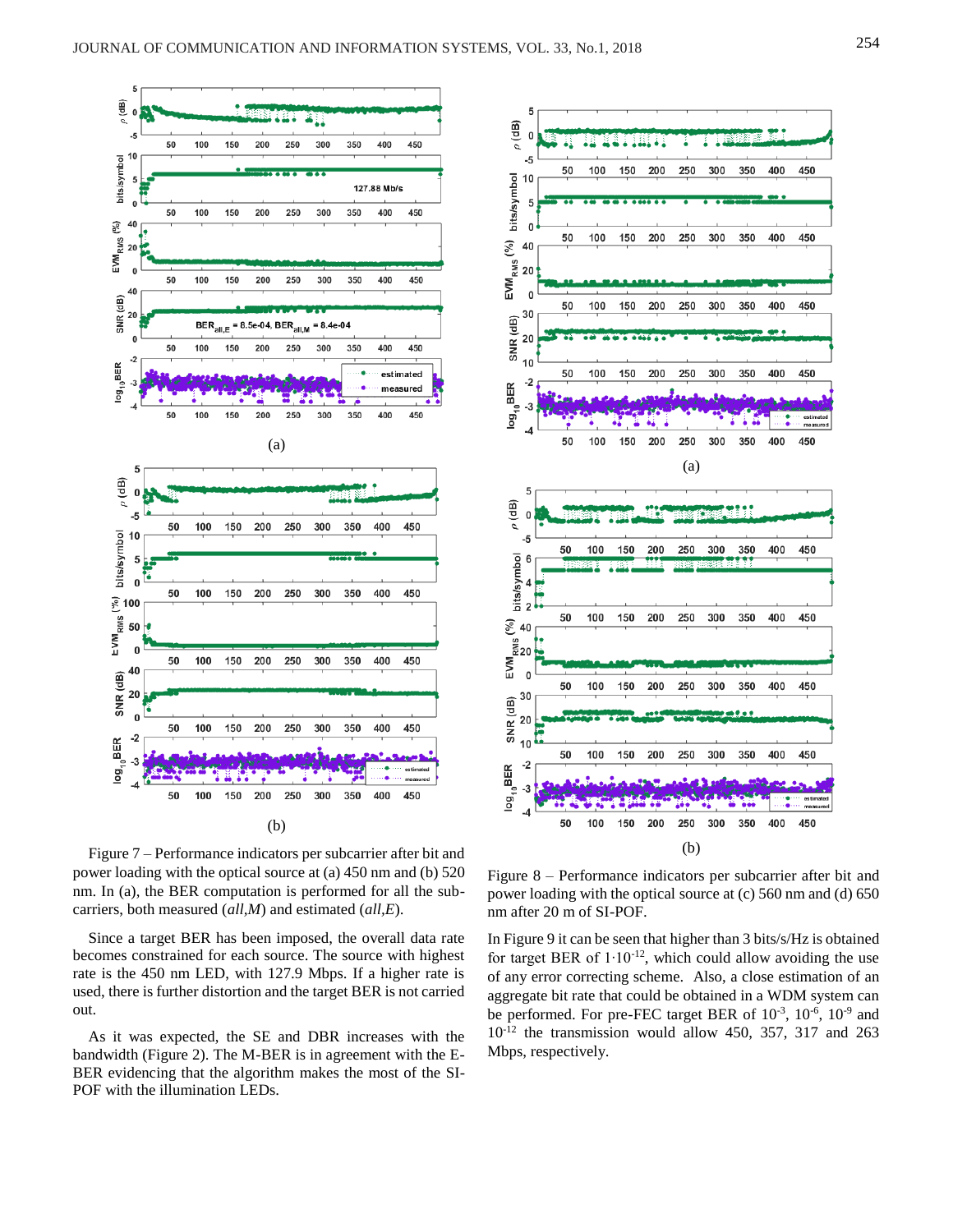Table 2: Average EVM, SNR, Estimated BER, Measured BER, Data Bit Rate and Spectral Efficiency for the optical sources at 450, 520, 560 and 650 nm after 20 m of SI-POF.

| <b>Optical Source</b> | $450$ nm      | $520 \text{ nm}$ | $560 \text{ nm}$     | $650$ nm      |
|-----------------------|---------------|------------------|----------------------|---------------|
| Energy $(dB)$         | $-0.12$       | $-0.12$          | $-0.17$              | $-0.18$       |
| Bits/Symbol           | 6.51          | 5.57             | 5.62                 | 5.31          |
| EVM RMS $(\%)$        | 6.37          | 8.77             | 8.62                 | 9.37          |
| $SNR$ (dB)            | 24.20         | 21.45            | 21.35                | 20.74         |
| E BER                 | $8.5010^{-4}$ | $8.2010^{-4}$    | $1.10 \cdot 10^{-3}$ | $7.7010^{-4}$ |
| M BER                 | $8.4010^{-4}$ | $8.4010^{-4}$    | $1.10 \; 10^{-3}$    | $8.2010^{-4}$ |
| DBR (Mbps)            | 127.88        | 112.22           | 110.28               | 104.20        |
| SE (bits/s/Hz)        | 6.39          | 5.61             | 5.51                 | 5.21          |



Figure 9 - Spectral efficiencies of the transmission in the blues, green, yellow and red channels for different pre-FEC target BER.

As can be noticed from Section II, each LED presents a different bandwidth. In spite of this, all the transmissions have been performed with 20 MHz, in order to provide a more uniform measurement framework. The computation of SE just considers the use of 20 MHz.

## VI. CONCLUSION

We have demonstrated DMT transmissions using a wavelength converted source emitting in the "yellow" wavelength experimentally demonstrated transmissions over 20 m of SI-POF using different illumination LEDs and a fluorescent optical fiber at 560 nm, which has never been implemented in a WDM system. The results show that the use QAM plus DMT on these LEDs and on the fluorescent source is a good solution to increase the capacity of vehicle or in-home networks and thus that WDM systems with potentially high spectral efficiency could be developed. Up to 450 Mbps of aggregate bit-rate for a pre-FEC target BER of 10<sup>-3</sup> was demonstrated. Also, 3 bits/s/Hz

could still be achieved while reducing the target BER to  $10^{-12}$ . Further research will focus on the transmission of all the signal at the same time by using a POF multiplexer and demultiplexer.

#### **REFERENCES**

- [1] R. Kruglov, J. Vinogradov, O. Ziemann, S. Loquai and C. A. Bunge, "10.7-Gb/s Discrete Multitone Transmission Over 50-m SI-POF Based on WDM Technology," *IEEE Photonics Technology Letters*, vol. 24, no. 18, pp. 1632-1634, Sept.15, 2012, DOI: [10.1109/LPT.2012.2211583](https://doi.org/10.1109/LPT.2012.2211583)
- [2] R. Kruglov, S. Loquai, J. Vinogradov, O. Ziemann, C. A. Bunge, G. Bruederl and U. Strauss, "10.7 Gb/s WDM Transmission over 10-m SI-POF with Discrete Multitone," *in Proceedings of the Optical Fiber Communications Conference,* pp. 4-5, Anaheim, USA, March 2016.
- [3] R. Nazaretian and G. M. Molen, "Reducing Vehicle Weight and Improving Security by Using Plastic Optical Fiber," *2015 IEEE Vehicle Power and Propulsion Conference (VPPC)*, Montreal, QC, 2015, pp. 1-6.
- [4] Y. Shi et al., "Plastic-optical-fiber-based in-home optical networks," *IEEE Communications Magazine*, vol. 52, no. 6, pp. 186-193, June 2014, DOI[: 10.1109/MCOM.2014.6829963.](https://doi.org/10.1109/MCOM.2014.6829963)
- [5] R. Kruglov, J. Vinogradov, S. Loquai, O. Ziemann and C. A. Bunge, "Eye-safe data transmission of 1.25 Gbit/s over 100-m SI-POF with four laser diodes in the visible range," *OFC/NFOEC*, Los Angeles, CA, 2012, pp. 1-3.
- [6] O. Ziemann, L. Bartkiv, "POF-WDM, The Truth," *20th International POF Conference 2011*, 2011 Bilbao.
- [7] P. Pinzón, I. Garcilópez, and C. Vázquez, "Efficient Multiplexer/Demultiplexer for Visible WDM Transmission over SI-POF Technology*," J. Lightwave Technologies*, 33, 3711-3718 (2015), DOI: [10.1109/JLT.2015.2455335.](https://doi.org/10.1109/JLT.2015.2455335)
- [8] P. Bienias, G. Budzyń and E. Beres-Pawlik, "WDM for application in passive POF LAN networks," 2016 18th International Conference on Transparent Optical Networks (ICTON), Trento, 2016, pp. 1-3.
- [9] M. Joncic, R. Kruglov, M. Haupt, R. Caspary, J. Vinogradov and U. H. P. Fischer, "Four-Channel WDM Transmission Over 50-m SI-POF at 14.77 Gb/s Using DMT Modulation," *IEEE Photonics Technology Letters,* vol. 26, n. 13, pp. 1328-1331, July 2014.
- [10] B. Charbonnier *et. al.*, "Capacity optimisation for optical links using DMT modulation, an application to POF," *in Proceedings of the European Conference on Optical Communication,* v. 3, pp. 221-222, Brussels, Belgium, Sept. 2008.
- [11] X. Li *et al.,* "11 Gb/s WDM Transmission for optical links using DMT modulation, an application to POF," *in Proceedings of the Optical Fiber Communications Conference,* pp. 1-3 Anaheim, USA, March 2016.
- [12] R. Caspary et al., "High speed WDM transmission on standard polymer optical fibers," 2015 17th International Conference on Transparent Optical Networks (ICTON), Budapest, 2015, pp. 1-4. DOI: 10.1109/ICTON.2015.7193418
- [13] R. M. Ribeiro, V. N. H. Silva, A. P. L. Barbero, C. M. Alves and C. R. L. Rodrigues, "Fast wavelength conversion to generate 560 nm fluorescence for data transmission in polymer optical fibers," *Electronics Letters*, vol. 51, n. 2, pp. 168-170, Jan. 2015, DOI: [10.1049/el.2014.3871.](https://doi.org/10.1049/el.2014.3871)
- [14] J. Armstrong, "OFDM for Optical Communications," *Journal of Lightwave Technology*, vol. 27, no. 3, pp. 189-204, Feb.1, 2009, DOI: [10.1109/JLT.2008.2010061](https://doi.org/10.1109/JLT.2008.2010061)
- [15] L. A. Neto et al., "High bit rate burst mode optical OFDM for next generation passive optical networks," *36th European Conference and Exhibition on Optical Communication,* Torino, 2010, pp. 1-3. doi: 10.1109/ECOC.2010.5621162
- [16] L. Anet Neto, *Étude des Pontentialités des Techniques de Modulation Multiporteuse pour les Futurs Réseaux D'Accès Optique WDM et TDM PON,* Doctorate Thesis, Université de Limoges, France, 2012.
- [17] B. Cardiff *et al.*, "On Bit and Power Loading for OFDM over SI-POF," *Journal of Lightwave Technology,* vol. 29, n. 10, pp. 1547-1554, May 2011, DOI: [10.1109/JLT.2013.2290811.](https://doi.org/10.1109/JLT.2013.2290811)